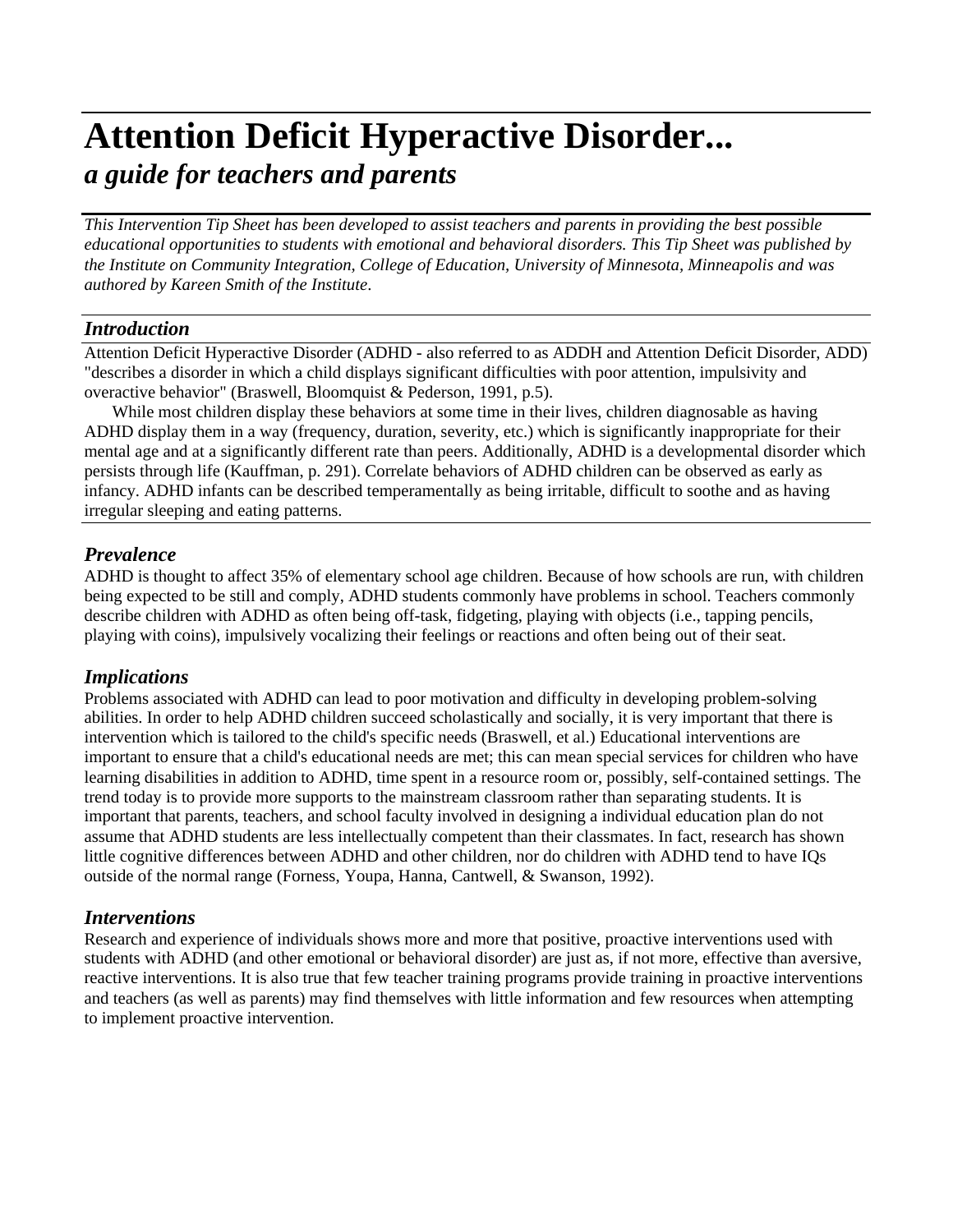While not every intervention will be effective for every child, with modification and consistent delivery, these interventions are very effective. ICI hopes that you will use these and other proactive interventions in helping each child reach (and go beyond) his or her potential.

#### **Diagnostic Criteria for Attention-Deficit/Hyperactivity Disorder**

Diagnostic and Statistical Manual for Mental Disorders, fourth edition (DSM-IV), American Psychiatric Association, 1993.

- 1. Either (1) or (2)
	- a. six (or more) of the following symptoms of **inattention** have persisted for at least 6 months to a degree that is maladaptive and inconsistent with developmental level:

*Inattention*

- i. often fails to give close attention to details or makes careless mistakes in schoolwork, work, or other activities
- ii. often has difficulty sustaining attention in tasks or play activities
- iii. often does not seem to listen when spoken to directly
- iv. often does not follow through on instructions and fails to finish schoolwork, chores, or duties in the workplace (not due to oppositional behavior or failure to understand instructions)
- v. often has difficulty organizing tasks and activities
- vi. often avoids, dislikes, or is reluctant to engage in tasks that require sustained mental effort (such as schoolwork or homework)
- vii. often loses things necessary for tasks or activities (e.g., toys, school assignments, pencils, books, or tools)
- viii. is often easily distracted by extraneous stimuli
- ix. is often forgetful in daily activities
- b. six (or more) of the following symptoms of **hyperactivity-impulsivity** have persisted for at least 6 months to a degree that is maladaptive and inconsistent with developmental level:

*Hyperactivity*

- i. often fidgets with hands or feet or squirms in seat
- ii. often leaves seat in classroom or in other situations in which remaining seated is expected
- iii. often runs about or climbs excessively in situations in which it is inappropriate (in adolescents or adults, may be limited to subjective feelings of restlessness)
- iv. often has difficulty playing or engaging in leisure activities quietly
- v. is often "on the go" or often acts as if "driven by a motor"
- vi. often talks excessively

#### *Impulsivity*

- vii. often blurts out answers before questions have been completed
- viii. often has difficulty awaiting turn
- ix. often interrupts or intrudes on other (e.g., butts into conversations or games)
- 2. Some hyperactive-impulsive or inattentive symptoms that caused impairment were present before age 7 years.
- 3. Some impairment from the symptoms is present in two or more settings (e.g., at school [or work] and at home).
- 4. There must be clear evidence of clinically significant impairment in social, academic, or occupational functioning.
- 5. The symptoms do not occur exclusively during the course of a Pervasive Developmental Disorder,

Schizophrenia, or other Psychotic Disorder and are not better accounted for by another mental disorder (e.g., Mood Disorder, Anxiety Disorder, Dissociative Disorder, or a Personality Disorder).

#### References

Braswell, L., Bloomquist, M.L., & Pederson (1991). *Cognitive-behavioral therapy with ADHD children: Child, family, and school interventions*. New York: The Guilford Press.

Forness, Youpa, Hanna, Cantwell, & Swanson (1992). Classroom instructional characteristics in attention deficit hyperactivity disorder: Comparison of pure and mixed subgroups. *Behavioral Disorders, 17,* 115-25.